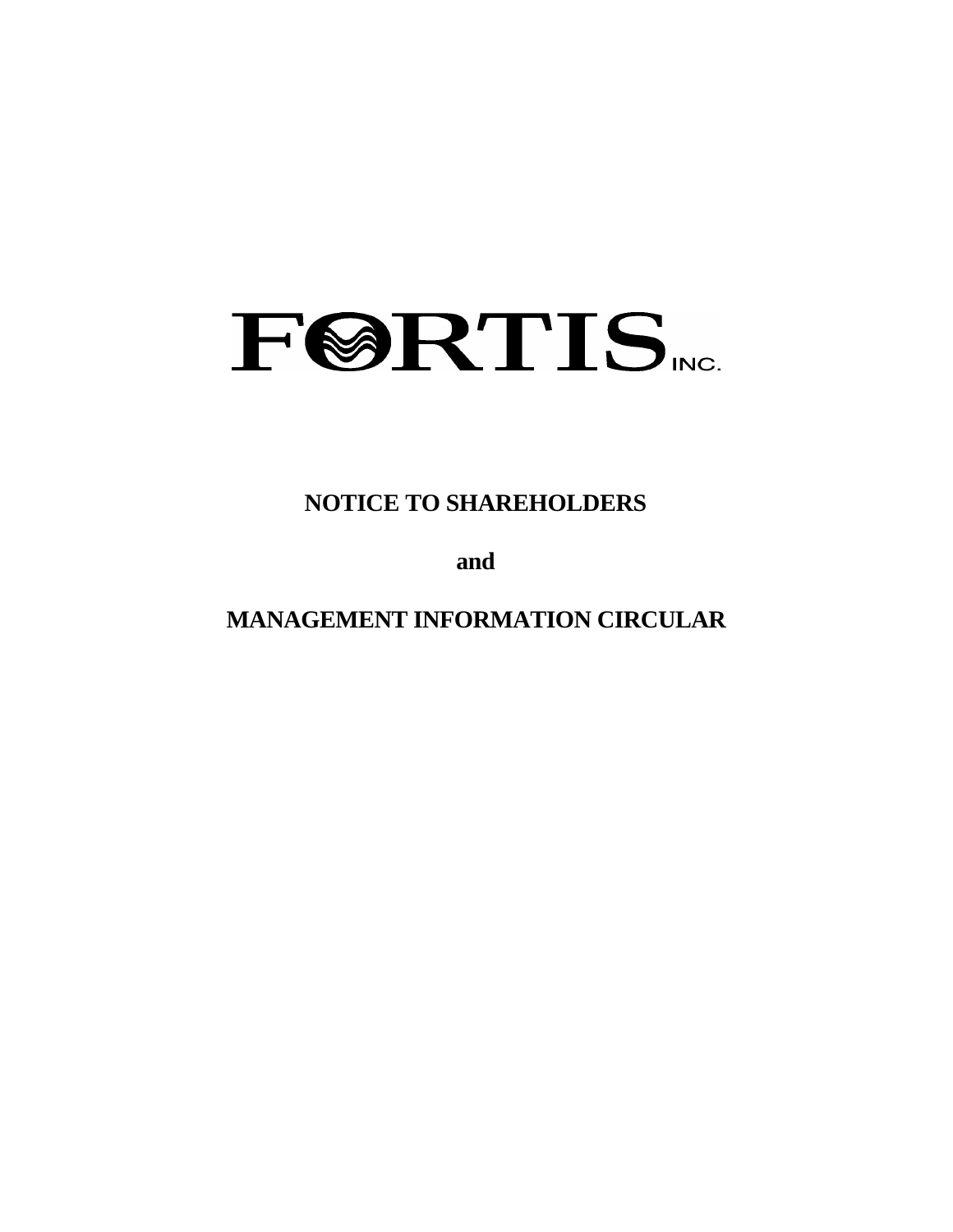## **FØRTIS**

#### **NOTICE OF ANNUAL MEETING OF SHAREHOLDERS \_\_\_\_\_\_\_\_\_\_\_\_\_\_\_\_\_\_\_\_\_\_\_\_\_\_\_\_\_\_\_\_\_\_\_\_\_\_\_\_\_\_\_\_\_\_\_\_\_\_\_\_\_\_\_\_\_\_\_\_\_\_\_\_\_\_\_\_\_\_\_\_\_**

**NOTICE IS HEREBY GIVEN** that the Annual Meeting of Shareholders of FORTIS INC. (the "Corporation") will be held in Salon A, Holiday Inn St. John's, 180 Portugal Cove Road, St. John's, Newfoundland, on Wednesday, May 17, 2000 at the hour of 11:00 a.m. (St. John's time) for the following purposes:

- 1. to receive the consolidated financial statements of the Corporation for its financial year ended December 31, 1999, together with the Report of the Auditors thereon;
- 2. to elect directors;
- 3. to appoint auditors and to authorize the directors to fix the auditors' remuneration; and
- 4. to transact such other business as may properly be brought before the meeting or any adjournment or adjournments thereof.

**DATED** at St. John's, Newfoundland this 10<sup>th</sup> day of April, 2000.

By Order of the Board

Ronald W. McCabe General Counsel and Corporate Secretary

#### **NOTES**

1. Shareholders who are unable to be present in person at the meeting are requested to sign and return the accompanying form of proxy in the envelope provided for that purpose.

2. Only holders of common shares of record at the close of business on March 31, 2000 will be entitled to vote at the meeting, except to the extent that a holder of record has transferred any of such shares after that date and the transferee of such shares establishes proper ownership and requests not later than 10 days before the meeting that the transferee's name be included in the list of shareholders eligible to vote at the meeting, in which case such shareholder shall be entitled to vote such common shares at the meeting.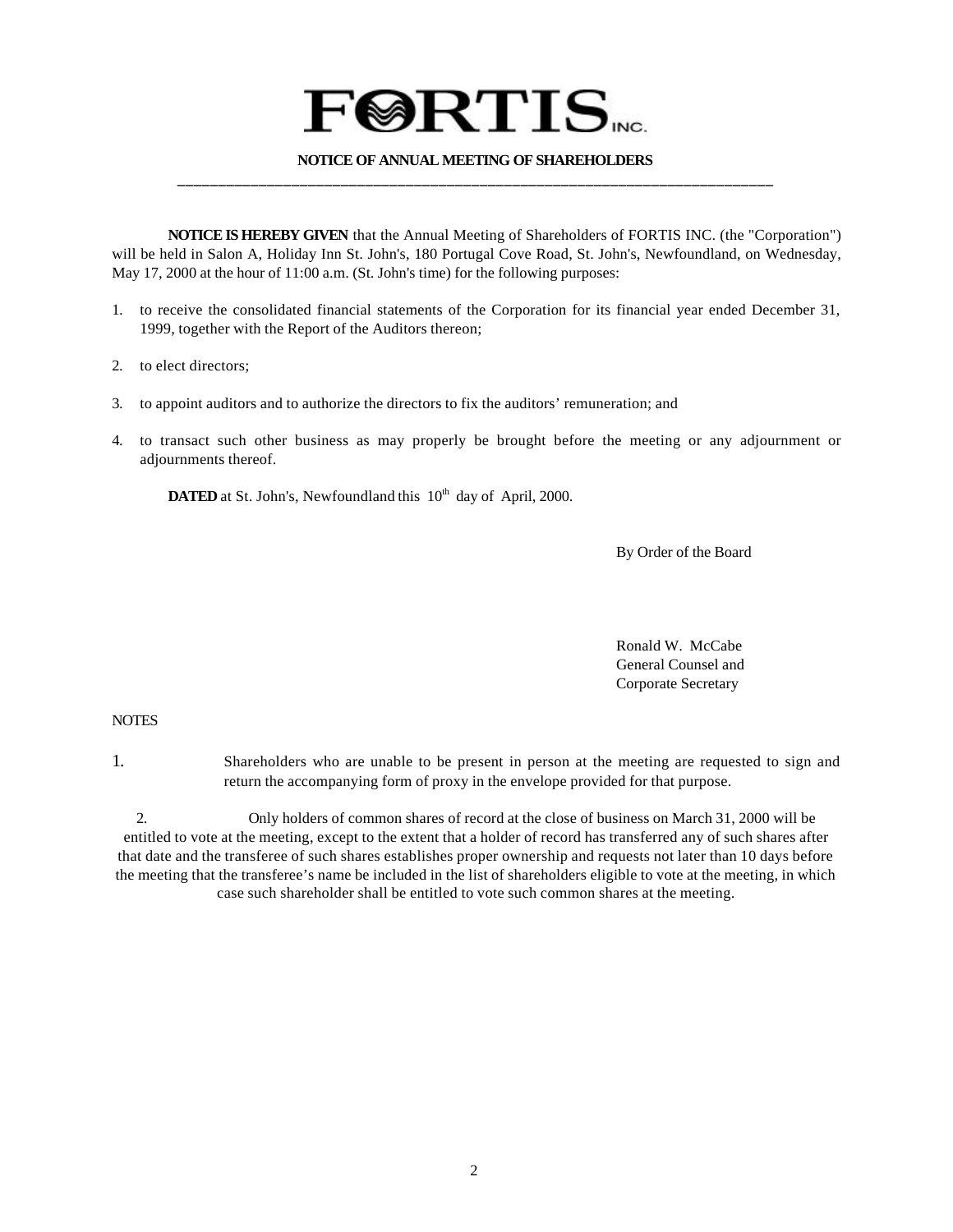### $\textbf{F@RTIS}_{\text{vec}}$  **\_\_\_\_\_\_\_\_\_\_\_\_\_\_\_\_\_\_\_\_\_\_\_\_\_\_\_\_\_\_\_\_\_\_\_\_\_\_\_\_\_\_**

#### **MANAGEMENT INFORMATION CIRCULAR \_\_\_\_\_\_\_\_\_\_\_\_\_\_\_\_\_\_\_\_\_\_\_\_\_\_\_\_\_\_\_\_\_\_\_\_\_\_\_\_\_\_**

#### **MANAGEMENT SOLICITATION**

**This Management Information Circular is furnished in connection with the solicitation of proxies by the Management of FORTIS INC. (the "Corporation") for use at the Annual Meeting of Shareholders of the Corporation to be held in Salon A, Holiday Inn St. John's, 180 Portugal Cove Road, St. John's, Newfoundland on Wednesday, May 17, 2000 at the hour of 11:00 a.m. (St. John's time), and at any adjournment(s) or postponement(s) thereof, for the purposes set out in the foregoing notice of meeting. This solicitation is made by the Management of the Corporation.** It is expected that the solicitation will primarily be by mail but proxies also may be solicited personally or by telephone by directors, officers and employees of the Corporation. The cost of solicitation will be borne by the Corporation. Except as otherwise stated, the information contained herein is given as of March 31, 2000.

#### **VOTING OF PROXIES**

The persons named in the enclosed form of proxy are directors or officers of the Corporation and have consented to act as proxy for the shareholders who so appoint them. **A shareholder desiring to appoint another representative may do so either by inserting such person's name in the blank space provided in the form of proxy or by completing another proper form of proxy and, in either case, depositing the completed proxy at the registered office of the Corporation or the principal office of Montreal Trust Company in St. John's, Newfoundland or Montreal, Quebec by 11:00 a.m. (St. John's time) on Monday, May 15, 2000, or with the Chair of the meeting on the day of the meeting or any adjournment or postponement thereof.**

The form of proxy affords the shareholder an opportunity to specify that the shares registered in the shareholder's name shall be voted, or withheld from voting, in respect of the election of directors, the appointment of auditors and the authorization of the directors to fix the remuneration of the auditors.

On any ballot that may be called for, the shares represented by proxies in favour of Management nominees will be voted or withheld from voting in respect of the election of directors, the appointment of auditors and the authorization of the directors to fix the remuneration of the auditors in accordance with the specifications made by each shareholder.

**In respect of proxies on which the shareholders have not specified that the proxy nominees are required to vote or withhold from voting in respect of the election of directors, the appointment of auditors and the authorization of the directors to fix the remuneration of the auditors, the shares represented by proxies in favour of Management nominees will be voted for the election of the directors listed hereafter, the appointment of auditors named herein and the authorization of the directors to fix the remuneration of the auditors.**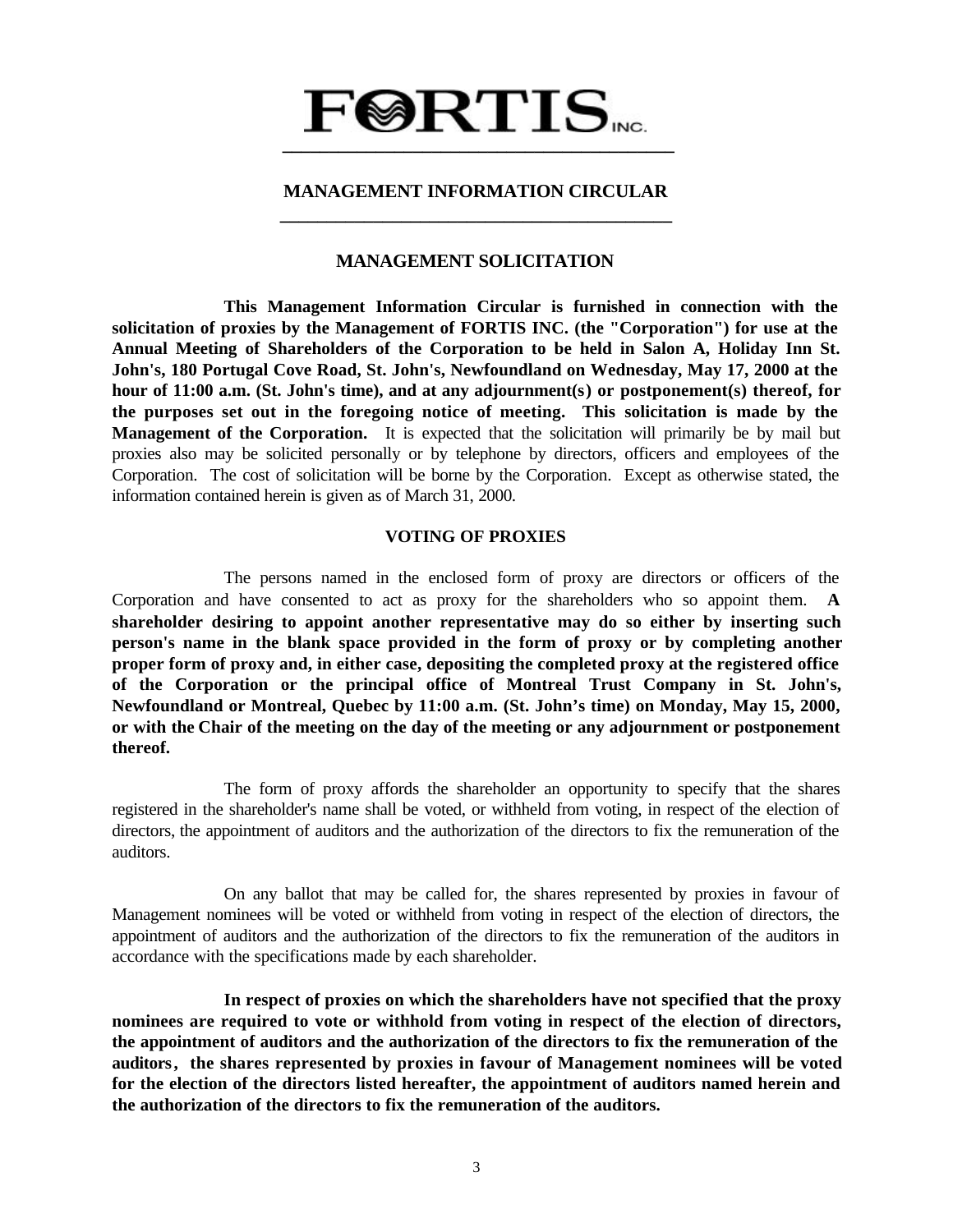The form of proxy confers discretionary authority on the proxy nominee with respect to amendments or variations of matters identified in the notice of meeting and with respect to other matters which may properly come before the meeting or any adjournment or postponement thereof. Management knows of no such amendments, variations or matters. However, if any such amendment, variation or matter should properly come before the meeting, the shares represented by proxies in favour of the Management nominees will be voted on such matters in accordance with the best judgment of the proxy nominee.

#### **REVOCATION OF PROXIES**

Proxies given by shareholders for use at the meeting may be revoked at any time prior to their use. In addition to revocation in any other manner permitted by law, a proxy may be revoked by an instrument in writing executed by the shareholder or by the shareholder's attorney authorized in writing or, if the shareholder is a corporation, under its corporate seal or by an officer thereof duly authorized. Where shares are held in joint or common ownership of any kind, the signature of each owner is required on the form of revocation. A form of revocation must be deposited either at the registered office of the Corporation or the principal office of Montreal Trust Company in St. John's, Newfoundland or Montreal, Quebec at any time not later than 5:00 p.m. (St. John's time) on Tuesday, May 16, 2000, or with the Chair of the meeting on the day of the meeting or any adjournment thereof.

#### **VOTING SHARES AND PRINCIPAL HOLDER THEREOF**

The authorized capital of the Corporation consists of an unlimited number of Common Shares, an unlimited number of First Preference Shares, issuable in series, and an unlimited number of Second Preference Shares, issuable in series, in each case without nominal or par value. As of March 31, 2000, 13,188,367 Common Shares, 2,000,000 5.95% Fixed Rate Cumulative Redeemable Retractable First Preference Shares, Series B and no Second Preference Shares were issued and outstanding. Each Common Share carries one vote in respect of each matter to be voted upon at the meeting. None of the First Preference Shares currently carries the right to vote.

Only holders of Common Shares of record at the close of business on March 31, 2000 will be entitled to vote at the meeting except to the extent that a holder of record has transferred shares after that date and the transferee of such shares establishes proper ownership and requests not later than 10 days before the meeting that the transferee's name be included in the list of shareholders entitled to vote at the meeting.

To the best of the knowledge of the directors and officers of the Corporation, the only shareholder which beneficially owns or exercises control or direction over more than 10% of the issued and outstanding Common Shares of the Corporation is Ontario Municipal Employees Retirement System ("OMERS"), which, according to information provided by OMERS, as at March 31, 2000, held approximately 1,440,364 Common Shares representing approximately 10.9% of all issued and outstanding Common Shares as at that date.

#### **MATTERS FOR CONSIDERATION OF SHAREHOLDERS**

#### **Election of Directors**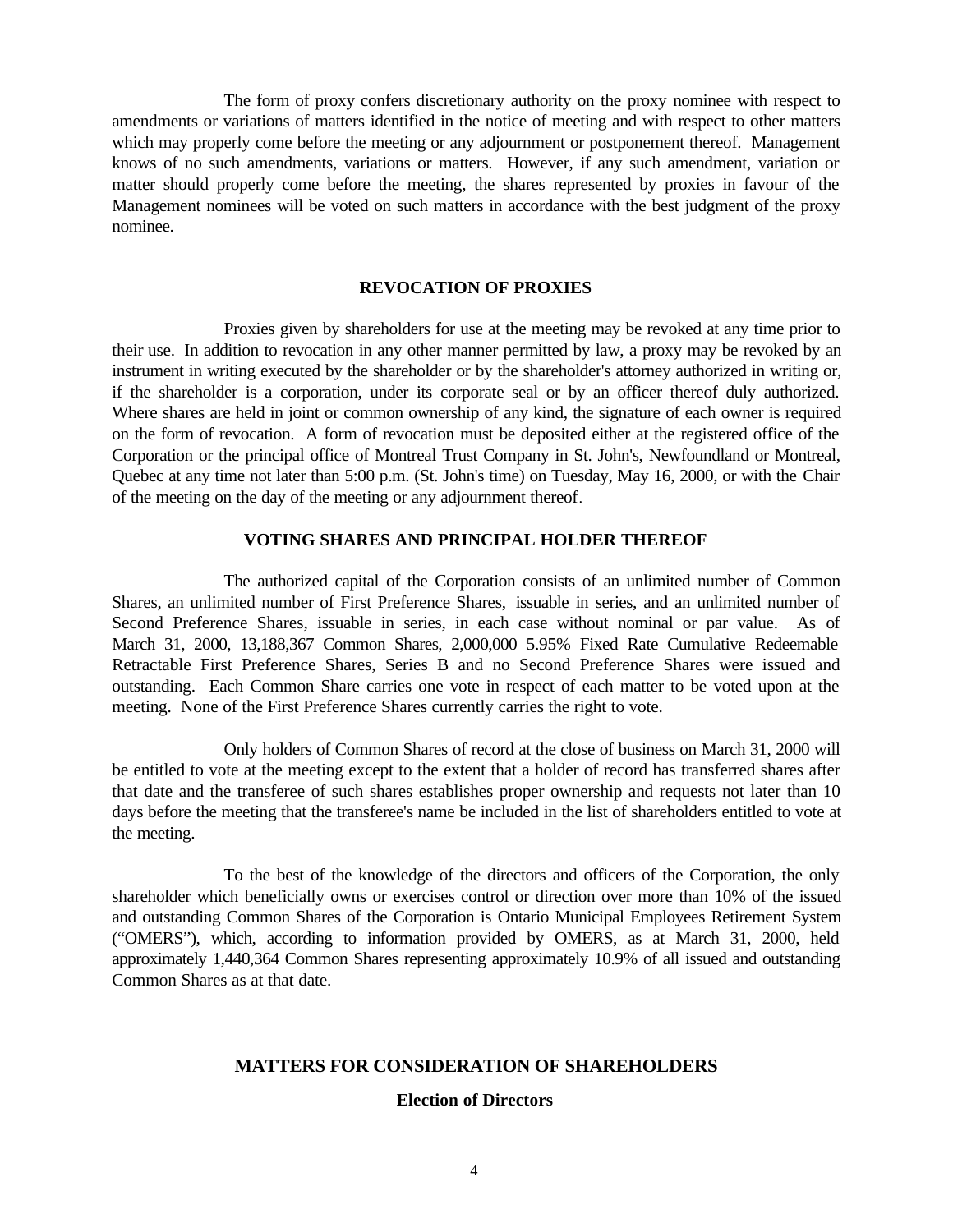The shareholders of the Corporation will be asked to elect eight directors for the ensuing year. The present term of office of each director of the Corporation will expire immediately prior to the election of directors at the meeting. Each person whose name follows is proposed to be elected as a director of the Corporation to serve until the next annual meeting of shareholders or until his or her successor is elected or appointed. Unless the authority to do so is withheld, proxies in favour of Management will be voted for the election of such proposed nominees as directors. If any of the proposed nominees should for any reason be unable to serve as a director of the Corporation, the persons named in the enclosed form of proxy reserve the right to nominate and vote for another nominee in their discretion unless the shareholder has specified in the proxy that the shares are to be withheld from voting in the election of directors.

| <b>Name</b>                                                           | <b>Present Principal Occupation</b><br>and Position with the Corporation                    | <b>Director</b><br>since | <b>Common Shares of the</b><br><b>Corporation beneficially</b><br>owned or over which<br>control or direction is<br>exercised <sup>(4)</sup> |  |
|-----------------------------------------------------------------------|---------------------------------------------------------------------------------------------|--------------------------|----------------------------------------------------------------------------------------------------------------------------------------------|--|
| GILBERT S. BENNETT <sup>(1)</sup><br>Guelph, Ontario                  | Chairman, Canadian Tire Corporation,<br>Limited<br><b>Consultant and Corporate Director</b> | 1993                     | 1,500                                                                                                                                        |  |
| ANGUS A. BRUNEAU (1) (2) (3)<br>St. John's, Newfoundland              | Chair of the Corporation                                                                    | 1987                     | 9,765                                                                                                                                        |  |
| BRUCE CHAFE (1) (3)<br>St. John's, Newfoundland                       | Corporate Director                                                                          | 1997                     | 1,052                                                                                                                                        |  |
| DARRYL D. FRY (3)<br>West Paterson, New Jersey                        | Corporate Director                                                                          | 1998                     | 2,000                                                                                                                                        |  |
| LINDA L. INKPEN <sup>(2)(3)</sup><br>St. John's, Newfoundland         | <b>Medical Practitioner</b>                                                                 | 1994                     | 1,035                                                                                                                                        |  |
| H. STANLEY MARSHALL<br>St. John's, Newfoundland                       | President and Chief Executive<br>Officer of the Corporation                                 | 1995                     | 16,231                                                                                                                                       |  |
| DAVID A. SCALES <sup>(2)</sup><br>Charlottetown, Prince Edward Island | Corporate Director                                                                          | 1995                     | 11,326                                                                                                                                       |  |
| JAMES M. STANFORD <sup>(1)</sup><br>Calgary, Alberta                  | Chairman<br>Petro-Canada                                                                    | 1997                     | 1,500                                                                                                                                        |  |

(1) These individuals serve on the Audit Committee.

(2) These individuals serve on the Human Resources Committee.

(3) These individuals serve on the Nominating and Corporate Governance Committee.

(4) The respective nominees have furnished the information indicated above relating to share ownership.

All of the above named nominees are directors who were elected to their present term of office by a vote of shareholders at the 1999 Annual Meeting of Shareholders of the Corporation.

#### **Appointment of Auditors and Authorization of the Directors to Fix the Auditors' Remuneration**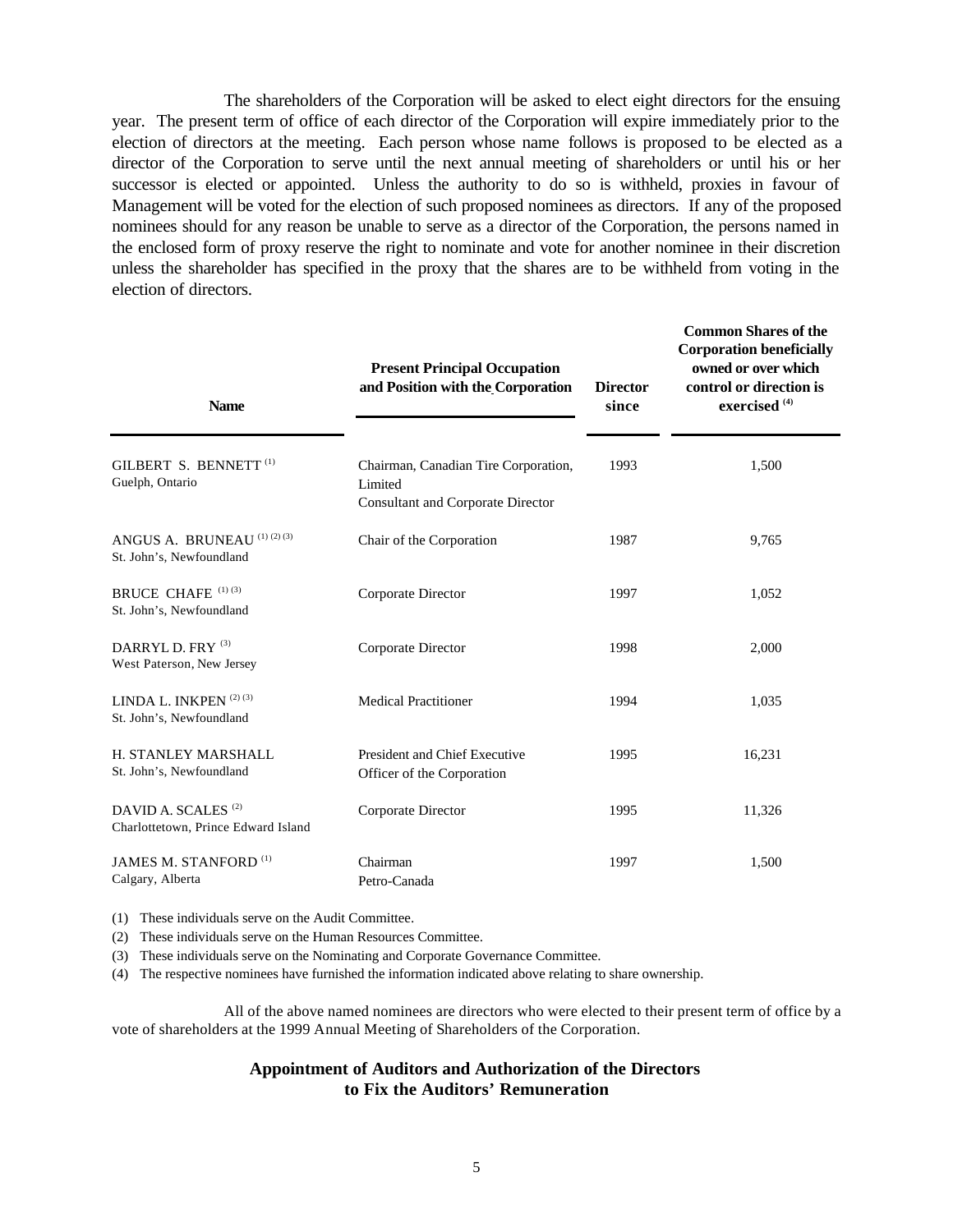Deloitte & Touche LLP were appointed auditors of the Corporation at the 1999 Annual Meeting of Shareholders, and Management proposes to nominate Deloitte & Touche LLP as the auditors of the Corporation to hold office until the close of the next annual meeting of shareholders. The directors, through the Audit Committee, negotiate with the auditors of the Corporation, on an arm's length basis, in determining the fees to be paid to the auditors. Such fees have been based upon the complexity of the matters dealt with and the time expended by the auditors in providing services to the Corporation. Management believes that the fees negotiated in the past with the auditors of the Corporation have been reasonable in the circumstances and would be comparable to fees charged by other auditors providing similar service. It is intended that the shares represented by proxies in favour of Management nominees will be voted in favour of the appointment of Deloitte & Touche LLP as auditors of the Corporation and the authorization of the directors to fix the auditors' remuneration unless the shareholder has specified in the proxy that the shares are to be withheld from voting in respect of the appointment of auditors and such authorization of the directors.

#### **COMPENSATION OF NAMED EXECUTIVE OFFICERS**

The following table sets forth information concerning the annual and long-term compensation earned for services rendered during each of the last three financial years in respect of the Chief Executive Officer of the Corporation and each of the other most highly compensated executive officers of the Corporation.

|                                                               |              |                         | <b>Annual Compensation</b> |                                                              | Long-Term<br>Compensation<br><b>Awards</b><br><b>Securities</b> |                                                        |  |
|---------------------------------------------------------------|--------------|-------------------------|----------------------------|--------------------------------------------------------------|-----------------------------------------------------------------|--------------------------------------------------------|--|
| <b>Name and Principal Position</b>                            | Year         | <b>Salary</b><br>$(\$)$ | <b>Bonus</b><br>\$)        | <b>Other Annual</b><br>Compensation <sup>(1)</sup><br>$(\$)$ | <b>Under Options</b><br><b>Granted</b><br>(f#)                  | <b>All Other</b><br>Compensation <sup>(2)</sup><br>\$) |  |
| H. STANLEY MARSHALL<br>President and Chief Executive          | 1999<br>1998 | 373,000<br>317,000      | 189,298<br>100,000         | 34,859<br>252,370                                            | 15,193<br>10,413                                                | 1,324<br>1,489                                         |  |
| Officer                                                       | 1997         | 290,000                 | 89,300                     | 121,445                                                      | 13,142                                                          | 1,543                                                  |  |
| KARL W. SMITH <sup>(3)</sup>                                  | 1999         | 166,333                 | 44,086                     | 1,992                                                        | 4,399                                                           | 15,054                                                 |  |
| Vice President, Finance and<br>Chief Financial Officer        | 1998<br>1997 | 156,000<br>129,583      | 42,000<br>37,700           | 51<br>73                                                     | 3,416<br>3,263                                                  | 869<br>641                                             |  |
| G. WAYNE WATSON <sup>(4)</sup>                                | 1999         | 131,250                 | $\Omega$                   | 5,973                                                        | 4,752                                                           | $539,461^{(5)}$                                        |  |
| Vice President, Finance and<br><b>Chief Financial Officer</b> | 1998<br>1997 | 166,200<br>158,000      | 30,000<br>28,276           | 193,596<br>4,614                                             | 3,640<br>4,773                                                  | 1,302<br>1,355                                         |  |
| RONALD W. McCABE                                              | 1999         | 135,000                 | 35,100                     | 2,101                                                        | 3,666                                                           | 628                                                    |  |
| General Counsel and                                           | 1998         | 130,000                 | 25,000                     | 2,349                                                        | 2,847                                                           | 486                                                    |  |
| Corporate Secretary                                           | 1997         | 100,000                 | 17.897                     | 1.488                                                        | 3.021                                                           | 581                                                    |  |

#### *Summary Compensation Table*

(1) Includes the difference between purchase price and market price of Common Shares purchased through the exercise of stock options (see *Aggregate Options Exercised During the Most Recently Completed Financial Year and Year-End Option Values* Table), 10% discount on the purchase of Common Shares under the Employee Share Purchase Plan, interest benefits and directors' fees.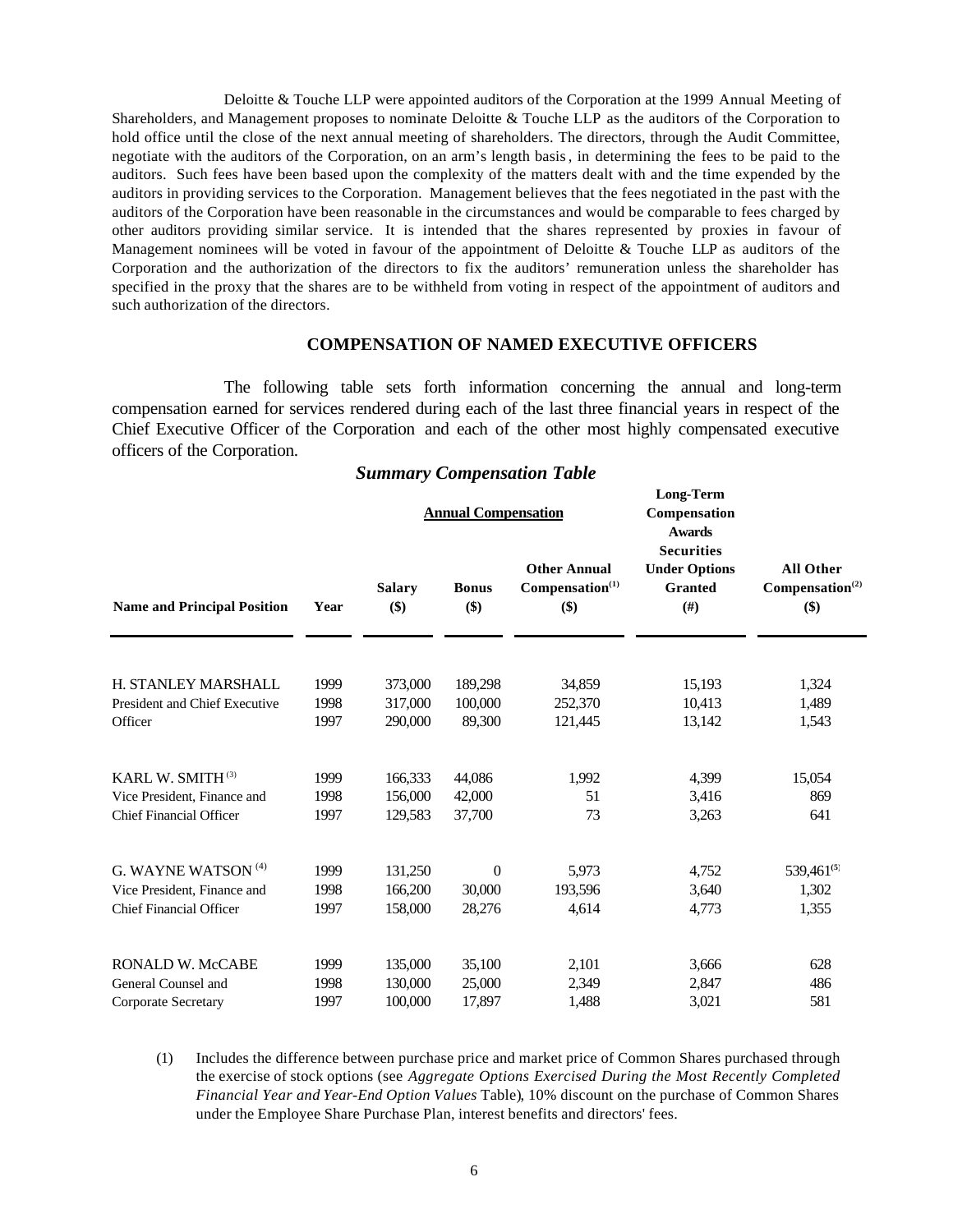- (2) Represents (i) the dollar value of insurance premiums paid by the Corporation with respect to term life insurance; (ii) benefits received in connection with the purchases of vehicles previously owned by the Corporation; and (iii) in the case of Mr. Smith, vacation pay paid by Newfoundland Power in 1999 to Mr. Smith pursuant to a policy available to all employees of Newfoundland Power.
- (3) Mr. Smith was appointed Vice President, Finance and Chief Financial Officer of the Corporation on August 12, 1999. Prior to then he was Vice President, Finance and Chief Financial Officer of Newfoundland Power Inc., a wholly-owned subsidiary of the Corporation.
- (4) Mr. Watson relinquished the position of Vice President, Finance and Chief Financial Officer on August 12, 1999 and retired from the Corporation on September 30, 1999.
- (5) Includes \$525,000 payable to Mr. Watson pursuant to his contract of employment with the Corporation in respect of his resignation and retirement from the Corporation as of September 30, 1999.

The following table sets forth all grants of stock options to the Named Executive Officers of the Corporation under the Corporation's Executive Stock Option Plan during the financial year ended December 31, 1999.

| <b>Name</b>             | % of Total<br><b>Options Granted</b><br><b>Securities</b><br>to Employees in<br><b>Financial</b><br><b>Under</b><br><b>Options</b><br>Year<br><b>Granted</b><br>#) |      | <b>Exercise</b><br>Price <sup>(1)</sup><br>(\$/Security) | <b>Market Value</b><br>of<br><b>Securities</b><br>Underlying<br>Options on the<br>Date<br>of Grant<br>(\$/Security) | <b>Expiration Date</b> |
|-------------------------|--------------------------------------------------------------------------------------------------------------------------------------------------------------------|------|----------------------------------------------------------|---------------------------------------------------------------------------------------------------------------------|------------------------|
| H. STANLEY MARSHALL     | 15,193                                                                                                                                                             | 18.3 | 36.825                                                   | 37.000                                                                                                              | February 29, 2004      |
| KARL W. SMITH           | 4,399                                                                                                                                                              | 5.3  | 36.825                                                   | 37,000                                                                                                              | February 29, 2004      |
| <b>G. WAYNE WATSON</b>  | 4,752                                                                                                                                                              | 5.7  | 36.825                                                   | 37,000                                                                                                              | September 30, 2000     |
| <b>RONALD W. McCABE</b> | 3,666                                                                                                                                                              | 4.4  | 36.825                                                   | 37,000                                                                                                              | February 29, 2004      |

#### *Options Granted During the Most Recently Completed Financial Year*

(1) Exercise price is the average of the daily high and low board lot trading prices of Common Shares traded on The Toronto Stock Exchange on the five trading days immediately preceding the date of the grant of the option.

The following table sets forth details of all exercises of options by the Named Executive Officers during the financial year ended December 31, 1999 and the financial year-end number and value of unexercised options on an aggregated basis.

#### *Aggregate Options Exercised During the Most Recently Completed Financial Year and Financial Year-End Option Values*

|                   |                        |                            | value of Unexerciseu |
|-------------------|------------------------|----------------------------|----------------------|
| <b>Securities</b> |                        |                            | in-the-Money Options |
| Acquired          | <b>Aggregate Value</b> | <b>Unexercised Options</b> | at Financial Year-   |

**Value of Unexercised**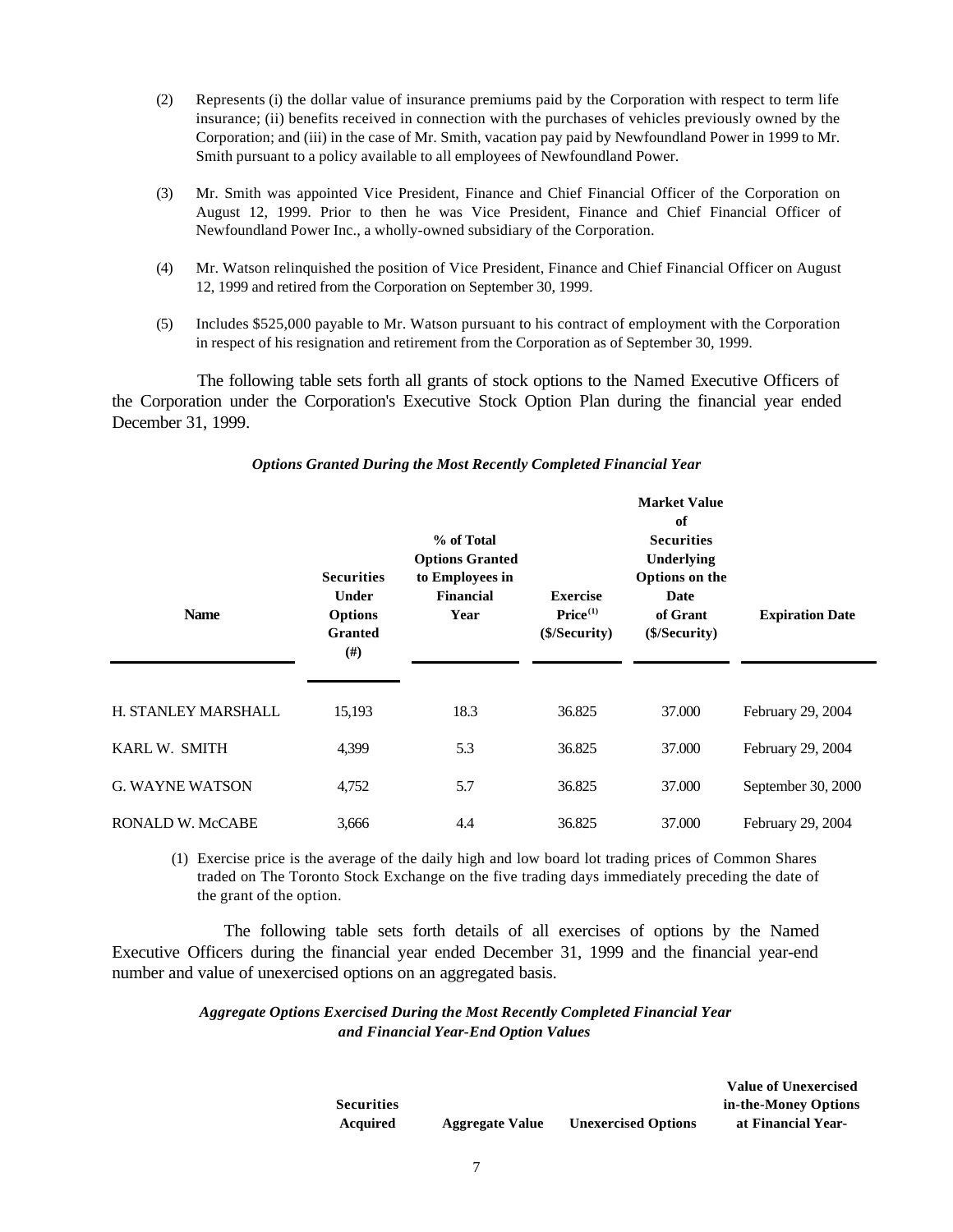| <b>Name</b>            | on Exercise<br>#) | <b>Realized</b><br>\$) | at Financial Year-End $^{(1)}$<br>$(\#)$ | $\text{End}^{(2)}$<br>\$) |  |
|------------------------|-------------------|------------------------|------------------------------------------|---------------------------|--|
| H. STANLEY MARSHALL    | $-Nil-$           | $-Nil-$                | 41,560                                   | 82,924                    |  |
| <b>KARL W. SMITH</b>   | $-Nil-$           | -Nil-                  | 7,815                                    | $-Nil-$                   |  |
| <b>G. WAYNE WATSON</b> | $-Nil-$           | -Nil-                  | 18,913                                   | 22,489                    |  |
| RONALD W. McCABE       | $-Nil-$           | -Nil-                  | 9,534                                    | -Nil-                     |  |

(1) All options are exercisable.

(2) Options granted during 1997, 1998 and 1999 were not in-the-money at December 31, 1999.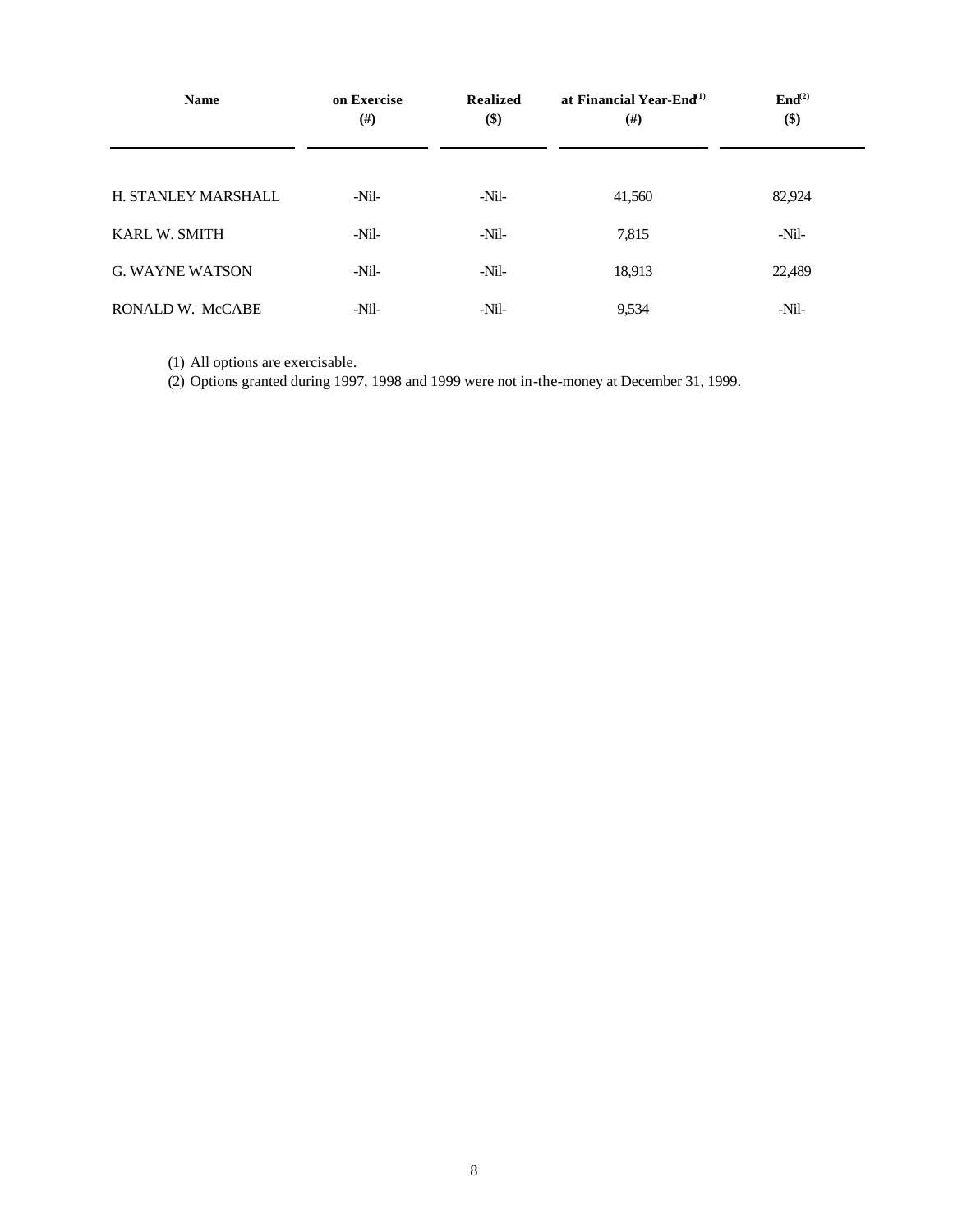#### **PENSION ARRANGEMENTS**

Mr. Marshall participates in a defined benefit pension plan and is party to an agreement with the Corporation that provides for supplemental payments upon retirement. Retirement compensation under both the defined benefit plan and the supplemental agreement are payable for life and reduced payments are made to a surviving spouse upon the death of Mr. Marshall. The supplemental payment agreement between the Corporation and Mr. Marshall entitles Mr. Marshall to receive, in effect, an annual payment following retirement of the difference between his total entitlement under the applicable defined benefit plan and 70% of his highest three-year average salary. Mr. Marshall is entitled to retire with full pension benefits on May 1, 2006.

Mr. Watson participated in a defined benefit pension plan and is party to an agreement with the Corporation that provides for supplemental payments upon retirement. The defined benefit plan is integrated with the Canada Pension Plan ("CPP"). The defined benefit plan was subject to a maximum accrual period of 35 years and a maximum annual pension of \$60,278. The supplemental payment agreement between the Corporation and Mr. Watson provides a continuation of accrual of benefits above the maximum allowed by Revenue Canada. The offset for CPP is normally effective upon pension commencement. At the time of his retirement from the Corporation, Mr. Watson had 7 years of pensionable service. In accordance with the terms of the plans and Revenue Canada requirements, Mr. Watson may elect to take a deferred pension payable at age 65 or transfer some of the locked-in value accumulated in the plans to another registered plan and take an allowable refund of other contributions.

Messrs. Smith and McCabe do not participate in a defined benefit pension plan. In 1999, the Corporation, and in the case of Mr. Smith the Corporation and Newfoundland Power Inc, a subsidiary of the Corporation, contributed an amount equal to 6.5% of base salary, which was matched by the named officers, up to the maximum RRSP contribution limit of \$13,500 as allowed by Revenue Canada, to a selfdirected registered retirement savings plan for each of Messrs. Smith and McCabe. These officers participate in the non-contributory Supplementary Executive Retirement Plan of the Corporation ("SERP"). The SERP provides for the contribution by the Corporation of an amount equal to 13% of the base annual salary of the officer in excess of the Revenue Canada maximum for contribution to an RRSP to an account which will accrue interest equal to the rate of a 10-year Government of Canada Bond plus a premium of 1% to 3% dependent upon years of service. At the time of retirement, the funds accumulated under the SERP may be withdrawn in one lump sum or in equal payments over 10 years.

#### **EMPLOYMENT AGREEMENTS**

The Corporation has entered into agreements with Mr. Marshall and Mr. McCabe which provide, in effect, that in the event that the employment of any such executive is terminated by the Corporation for other than just cause then the Corporation shall pay to such executive an amount equal to three times that executive's then current annual salary. In addition, the terms of the employment contract between the Corporation and Mr. Marshall provides that he may elect to terminate his service under the agreement at any time within two years of a change in control of the Corporation and the Corporation shall pay to Mr. Marshall an amount equal to three times his then current annual salary.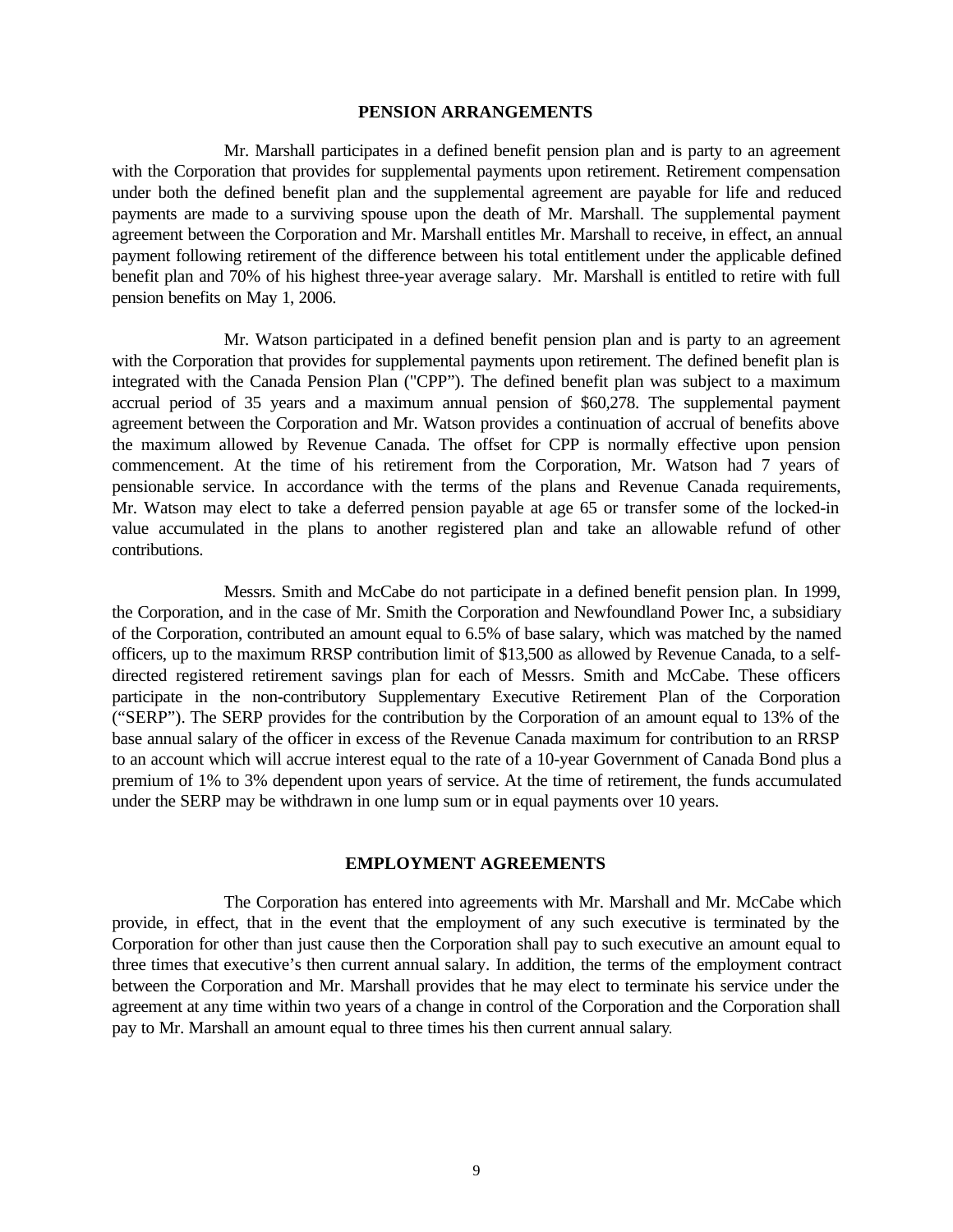#### **HUMAN RESOURCES COMMITTEE REPORT ON EXECUTIVE COMPENSATION**

Stephen T. Bellringer, Angus A. Bruneau, Linda L. Inkpen, and David A. Scales constituted the Human Resources Committee of the Corporation during 1999. Mr. Bellringer resigned from the Board, and Human Resources Committee, on October 7, 1999 after he accepted the position of President and Chief Executive Officer of a Canadian hotel operator owning properties in competition with those of the Corporation. It is the responsibility of the Human Resources Committee to review, recommend and administer the compensation policies in respect of the Corporation's executive officers. The Committee's recommendations as to base salary, annual bonus levels and grants under the Corporation's Executive Stock Option Plan are submitted to the Board of Directors for approval. The Committee held three meetings during 1999.

The Corporation's executive compensation policies are designed to provide competitive levels of compensation, a significant portion of which is dependent upon individual and corporate performance and contribution to increasing shareholder value. The Committee recognizes the need to provide a total compensation package that will attract and retain qualified and experienced executive officers as well as align the compensation level of each executive to that executive's level of responsibility. The Committee regularly reviews survey data gathered by independent professional compensation consultants in respect of a wide group of Canadian industrial companies.

The major elements of the Corporation's executive compensation program are base salary, a short-term incentive in the form of an annual cash bonus and a long-term incentive in the form of options to purchase shares of the Corporation, and an annual cash bonus in respect of the CEO. Compensation for the Corporation's executive officers involves a significant proportion of pay which is at risk: the annual bonus recognizes corporate performance on an annual basis, and is based, in part, on an evaluation of the executive's contribution to the Corporation's performance, and stock options which directly relate a substantial portion of the executive's long-term compensation to share price appreciation realized by the Corporation's shareholders. The Committee believes that this approach best serves the interests of shareholders by ensuring that executive officers are compensated in a manner that advances both the short-term and long-term interests of shareholders. The executive compensation regime is structured in a manner that emphasizes the greater ability of the CEO to affect corporate performance by making a greater portion of the CEO's compensation dependent upon corporate performance.

*Base Salary:* Annual base salary levels for the executive officers are established annually in the context of total compensation and by reference to the range of salaries paid generally by Canadian industrial corporations. The Corporation has a policy of paying executives at approximately the median of the salaries paid to executives of comparable Canadian industrial corporations. Executive salaries are reviewed annually by the Committee.

*Annual Cash Bonus:* Executives of the Corporation participate in a short-term incentive plan that provides for annual cash bonuses. The amount of each bonus is determined by way of an annual assessment of corporate and personal performance and is expressed as a percentage of each executive's salary. In the case of Messrs. Smith and McCabe, corporate performance is determined with reference to the financial performance of the Corporation relative to the annual business plan approved by the Board of Directors. Individual performance is assessed against specific goals and targets set annually in respect of each executive. In 1999, the officers of the Corporation, other than the CEO, had the opportunity to earn a bonus of up to 30% of their base salaries.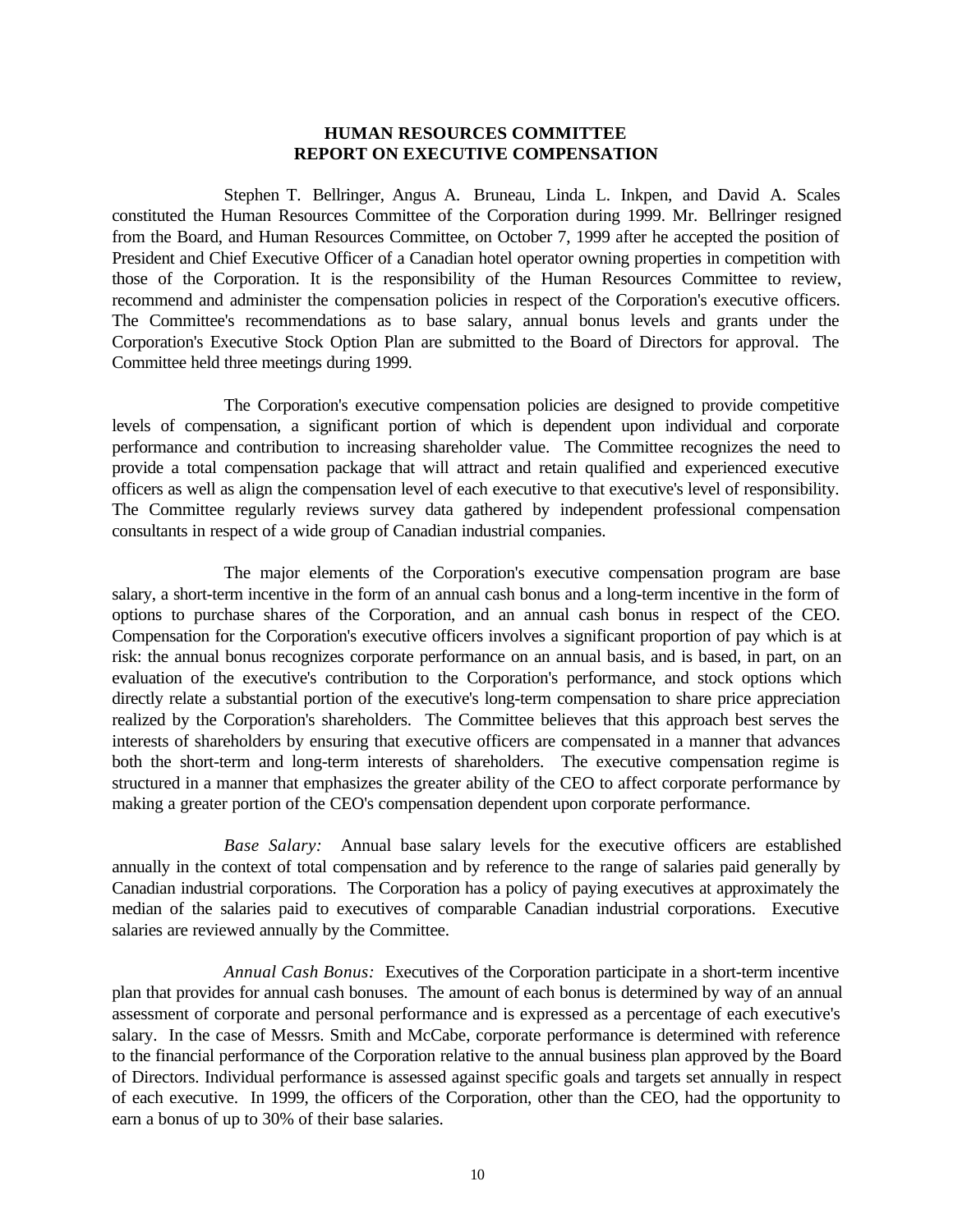The CEO participates in a short-term incentive plan and a long-term incentive plan that provide for annual cash bonuses. The amount of each bonus is determined by way of an annual assessment by the Human Resources Committee of corporate and personal performance and is expressed as a percentage of the CEO's base salary. Individual performance is measured against predefined objectives. The corporate performance component of the short-term incentive plan is determined with reference to the financial performance of the Corporation relative to the annual business plan approved by the Board of Directors. The long-term incentive plan component of corporate performance is determined with reference to the total return of the Corporation's common shares measured against the total return of the TSE 300 Index over five years. In 1999, the CEO had the opportunity to earn a cash bonus of up to 52.5% of his base salary in respect of the short-term incentive plan and up to 22.5% of his base salary in respect of the long-term incentive plan.

*Stock Options:* Long-term incentives include grants of options under the Corporation's Executive Stock Option Plan, the purpose of which is to encourage key employees to maximize shareholder value. Under guidelines for the plan approved by the Board, each executive may receive one option grant per year. The number of shares granted under option is dependent upon the optionee's salary level. Options are exercisable for five years from the date of the option and each executive is entitled to receive a loan for the full purchase price of the shares purchased on the exercise of an option. In 1999, the Named Executive Officers were granted options entitling them to purchase 28,010 shares in the aggregate at a purchase price of \$36.825 per share. In granting stock options in 1999, the Committee did not consider the overall number and value of options then held by each individual who was granted options. The Corporation does not have specific target ownership levels for equity holdings in the Corporation by executive officers and other key employees.

The Committee believes that the Corporation's compensation regime appropriately takes into account the performance of the Corporation and the contribution of the CEO and other executive officers of the Corporation toward that performance.

Presented by the Committee:

A. A. Bruneau L. L. Inkpen D. A. Scales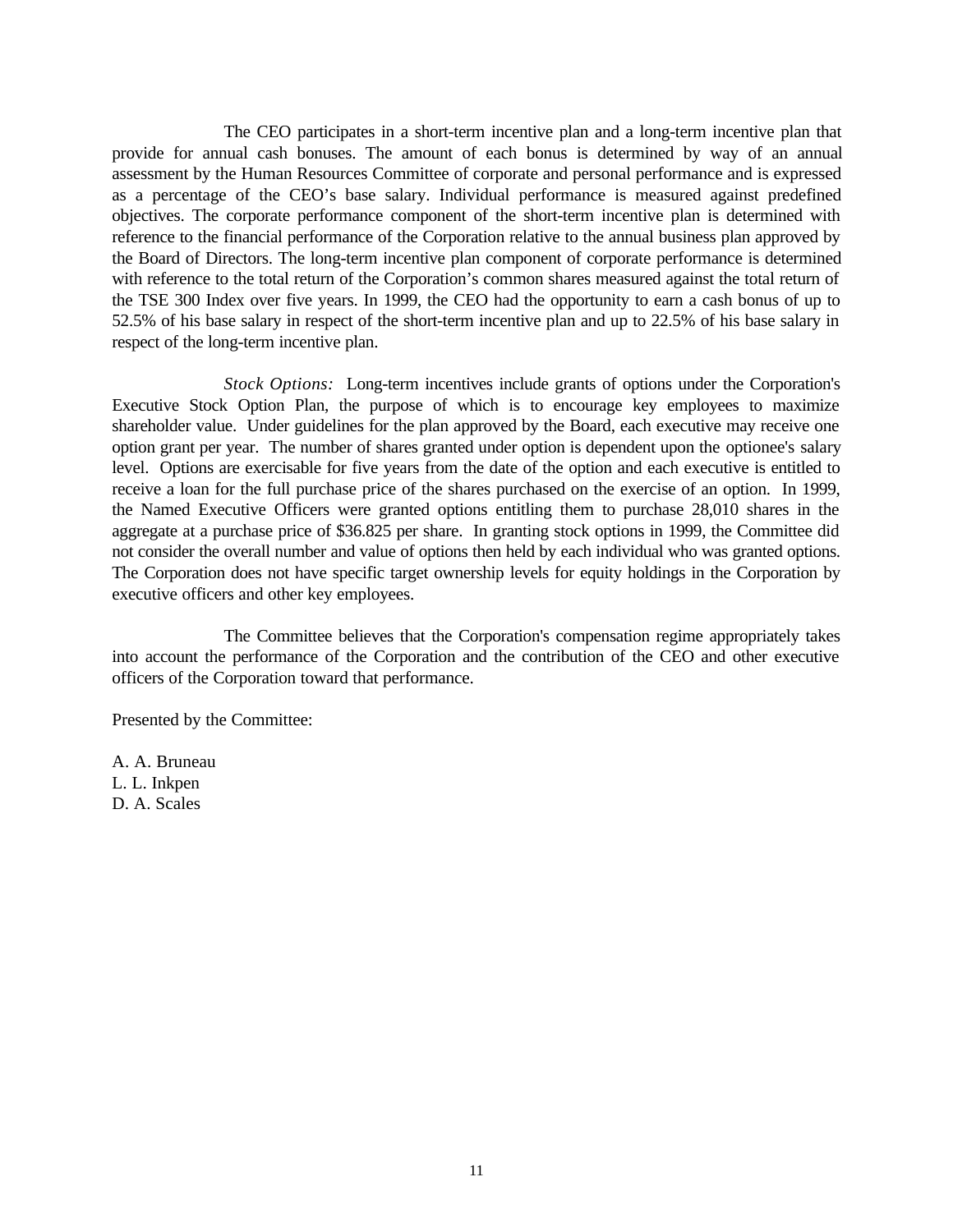#### **REPORT OF THE NOMINATING AND CORPORATE GOVERNANCE COMMITTEE**

#### **Corporate Governance**

The Board of Directors and Management of Fortis Inc. acknowledge the critical importance of good corporate governance practices in the proper conduct of the affairs of the Corporation. The following commentary summarizes the more significant principles, structures and processes that characterize the Corporation's approach to corporate governance.

#### **Composition of Board**

The Board has examined the relationships which exist between each current director and the Corporation and has concluded that all but one of the directors are "unrelated directors" in that they are independent of Management and are free from any interest and any business or other relationship which could, or could reasonably be perceived to, materially interfere with the directors' abilities to act with a view to the best interests of the Corporation. The only director who is not unrelated is Mr. Marshall, who is the President and Chief Executive Officer of the Corporation. At the end of 1999, the Board was composed of eight members, as Mr. Bellringer resigned from the Board on October 7, 1999 following his appointment as President and Chief Executive Officer of a Canadian hotel owner of properties in markets competitive to those of the Corporation. This Information Circular proposes the nomination of eight directors, which is within the size range that the Board considers appropriate for effective decision-making.

#### **Independent Functioning of the Board**

Only one of the directors, Mr. Marshall, is a member of Management. The Board has established the policy of reserving a time immediately prior to the end of each Board and Committee meeting when the Board, or Committee, meets without Management present.

The Board believes that the pre-eminent consideration in corporate governance is the effectiveness of the Board as a whole. The Board recognizes the value of assessment of its work collectively and of the contributions of individual members of the Board. The Board conducted its third annual review of Board effectiveness during 1999.

#### **Board's Expectations of Management**

The Board expects Management to keep it aware of the Corporation's performance and events affecting the Corporation's business, including opportunities in the marketplace and positive or adverse. In addition, the Board requires Management to obtain its approval for all significant decisions, including major financing, acquisitions, dispositions, budgets, capital expenditures, litigation and senior management appointments.

#### **New Directors' Orientation Program**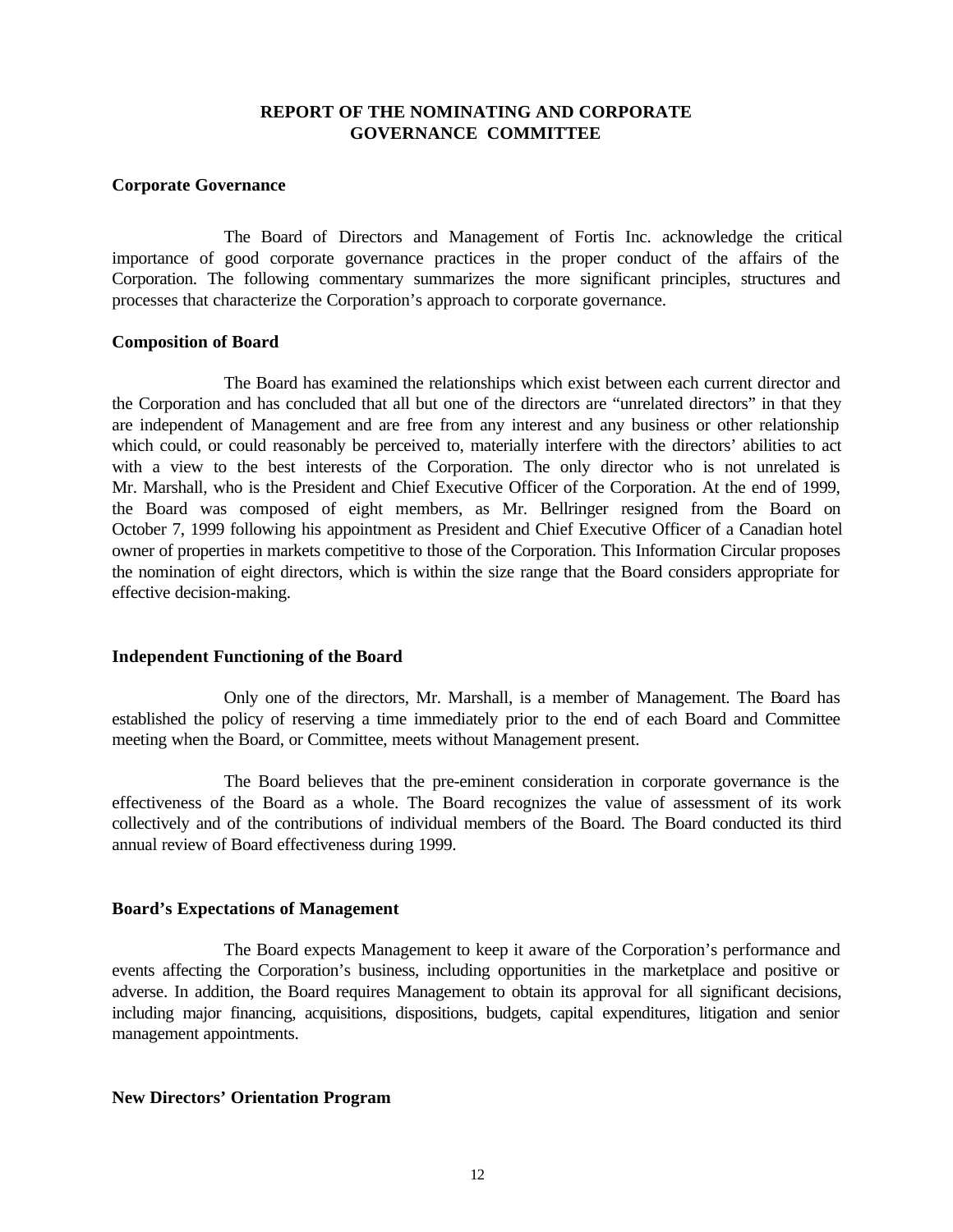Each new recruit to the Board is provided with current and historical data pertaining to the operations of the Board and the Corporation and an assessment of current strategic opportunities and problems facing the Corporation. Board meetings are periodically held at business locations of the Corporation's subsidiaries affording all directors the opportunity to observe business operations and meet managers.

#### **Position Descriptions for the Board, Chair of the Board, and Chief Executive Officer**

The Board has adopted formal position descriptions for the Board, the Chair of the Board and the President and Chief Executive Officer. These position descriptions define the role and responsibility of each position in conducting the business and affairs of the Corporation and are reviewed by the Nominating and Corporate Governance Committee on an annual basis.

#### **Strategic Planning and Risk Identification**

There exists in the Corporation, and each of its subsidiaries, a strategic planning process led by Management that culminates annually in Management's presentation to the Board of a five-year strategic and business plan. This plan focuses on the long-term goals of the Corporation, identifies the principal opportunities and business risks confronting the Corporation in the pursuit of its goals, and sets out the strategies and systems proposed to be employed to capitalize on the opportunities and manage the risks. The Board engages in an objective and detailed assessment of the plan, and requests any changes or additions that the Board considers to be appropriate. After the plan has received Board approval, the Board monitors Management's implementation of the plan.

#### **Communications**

The Board is assured that the Corporation's communications provide full, true and plain disclosure of all material matters related to its business as required by regulatory authorities.

#### **Use of Committees**

The Board annually appoints from amongst its members a number of standing committees. Each committee has a written mandate which sets out in detail the activities or areas of the Corporation's business to which the committee is required to devote its attention. Each committee reviews its mandate on an annual basis and all of the mandates are considered by the Nominating and Corporate Governance Committee. With minor exceptions, the committees' decision-making powers are limited to the making of recommendations to the full Board. All committees are currently composed of "unrelated" directors.

#### *The Nominating and Corporate Governance Committee*

The Nominating and Corporate Governance Committee is responsible for, among other

things:

(i) proposing to the full Board new nominees for election to the Board;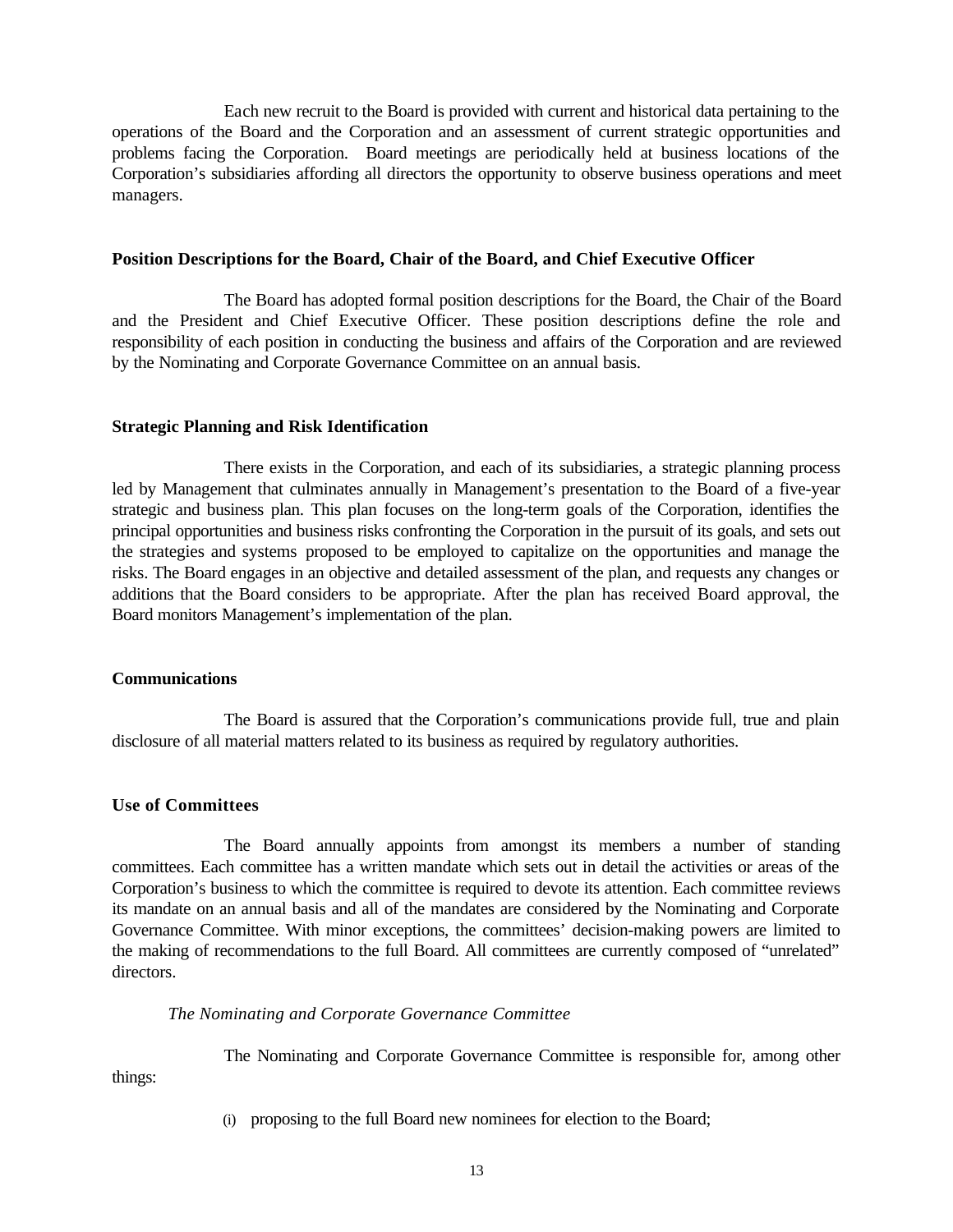- (ii) carrying out procedures specified by the Board for assessing the effectiveness of the Board as a whole and of each Board committee;
- (iii) reviewing and making recommendations to the Board with respect to the adequacy and form of the compensation of directors;
- (iv) developing and recommending to the Board the Corporation's approach to corporate governance issues; and
- (v) approving the engagement of an outside expert or experts by an individual director at the Corporation's expense.

#### *Human Resources Committee*

The Human Resources Committee is mandated to assist and advise the Board and CEO in appointing senior management, in designing and implementing programs for training and developing senior management, and in planning for succession within the ranks of senior management. As well, the Committee oversees the form and adequacy of the compensation and benefits provided by the Corporation to its senior management, and administers the Executive Stock Option Plan.

At its meeting of March 8, 2000, the Board accepted a recommendation of the Nominating and Corporate Governance Committee that the mandates of the Human Resources Committee and the Nominating and Corporate Governance Committee be combined and the responsibilities of both predecessor committees be carried on by the newly created Governance and Human Resources Committee.

#### *Audit Committee*

The Audit Committee of the Board functions under a mandate that imposes on the Committee responsibility for, among other things:

- (i) overseeing management reporting on internal controls;
- (ii) communicating regularly and directly with the external auditors concerning matters of interest to the Audit Committee or the auditors, including the integrity of the Corporation's systems; and
- (iii) reviewing quarterly unaudited and annual audited financial statements, and recommending approval thereof to the Board.

In general, the Board relies on the Audit Committee to ensure that the Corporation maintains the systems needed to manage the Corporation's businesses effectively and to generate reliably the financial information required by the Board to discharge its responsibilities.

Presented by the Committee: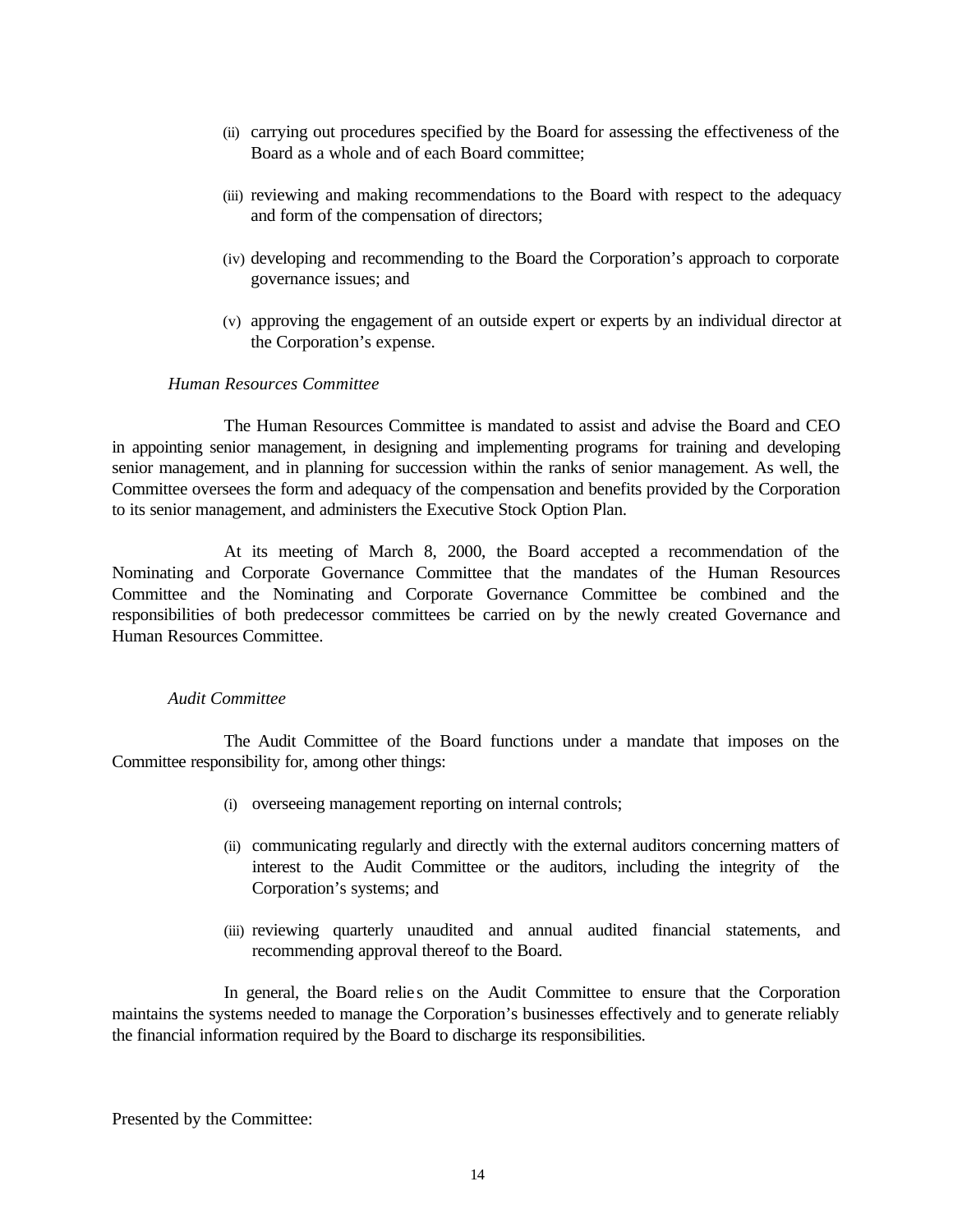A. A. Bruneau B. Chafe D. D. Fry L. L. Inkpen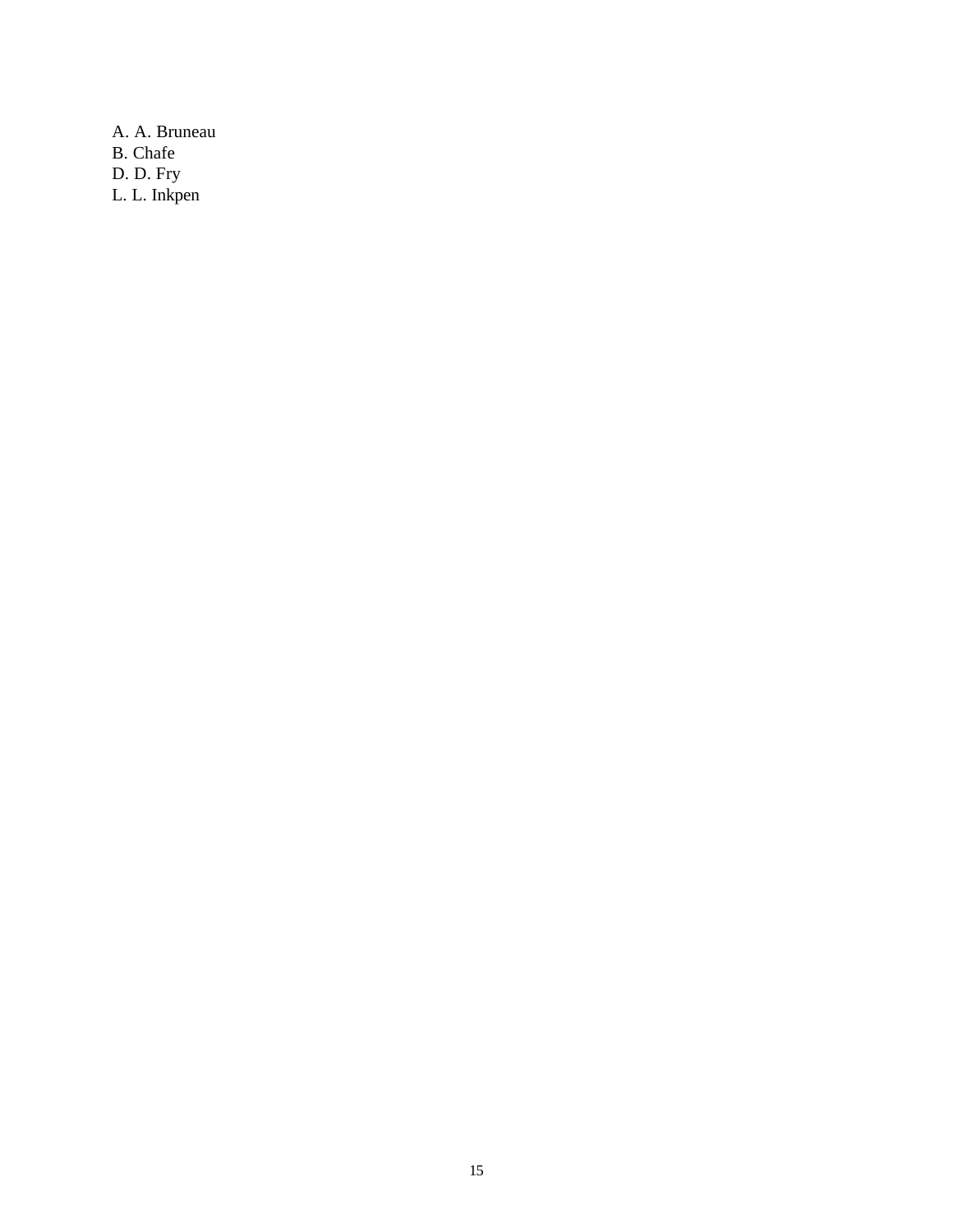#### **PERFORMANCE GRAPH**

The following graph shows changes over the past five year period in the value of \$100 (assuming reinvestment of dividends) invested in: (1) the Corporation's Common Shares; and (2) The Toronto Stock Exchange's 300 Total Return Index, as of December 31, 1999.



**Five-Year Cumulative Total Return on \$100 Investment Fortis Inc. Common Shares and the TSE 300 Index (December 31, 1994 - December 31, 1999)**

|                      | <u> 1994</u> | 995 | <u> 1996</u> | 1997 | !998 | 1999 |
|----------------------|--------------|-----|--------------|------|------|------|
| <b>Fortis Common</b> | 100          | 113 | 149          | 194  | 184  | 159  |
| TSE 300 Index        | 100          |     |              | 169  | 166  | 219  |

#### **COMPENSATION OF DIRECTORS**

During the fiscal year ended December 31, 1999, each director of the Corporation who was not an employee of the Corporation, or any of its subsidiaries, was paid an annual retainer of \$14,000 except for the Chair. The Chair was paid an annual retainer of \$35,000. Each director who was not an employee of the Corporation, or any of its subsidiaries, was paid a meeting fee of \$900 in respect of each meeting of the Board of Directors or any committee thereof attended, in person or by telephone, by such director, together with reimbursement of their travel expenses. An additional annual fee of \$2,000 was paid to each Chair of a Committee of the Board of Directors who was not an employee of the Corporation or any of its subsidiaries.

 At the Annual and Special Meeting of Shareholders of May 20, 1998, the shareholders approved the establishment of a Directors' Stock Option Plan. On June 2, 1998, each director who was not an employee of the Corporation, or any of its subsidiaries, was granted an option to purchase 5,000 shares at an exercise price of \$45.12 per share. These options expire on May 31, 2003. On March 8, 2000 the Board granted options to acquire 5,000 common shares to each of the directors, except Mr. Marshall, at an exercise price of \$29.15 per share. These options expire on March 7, 2005.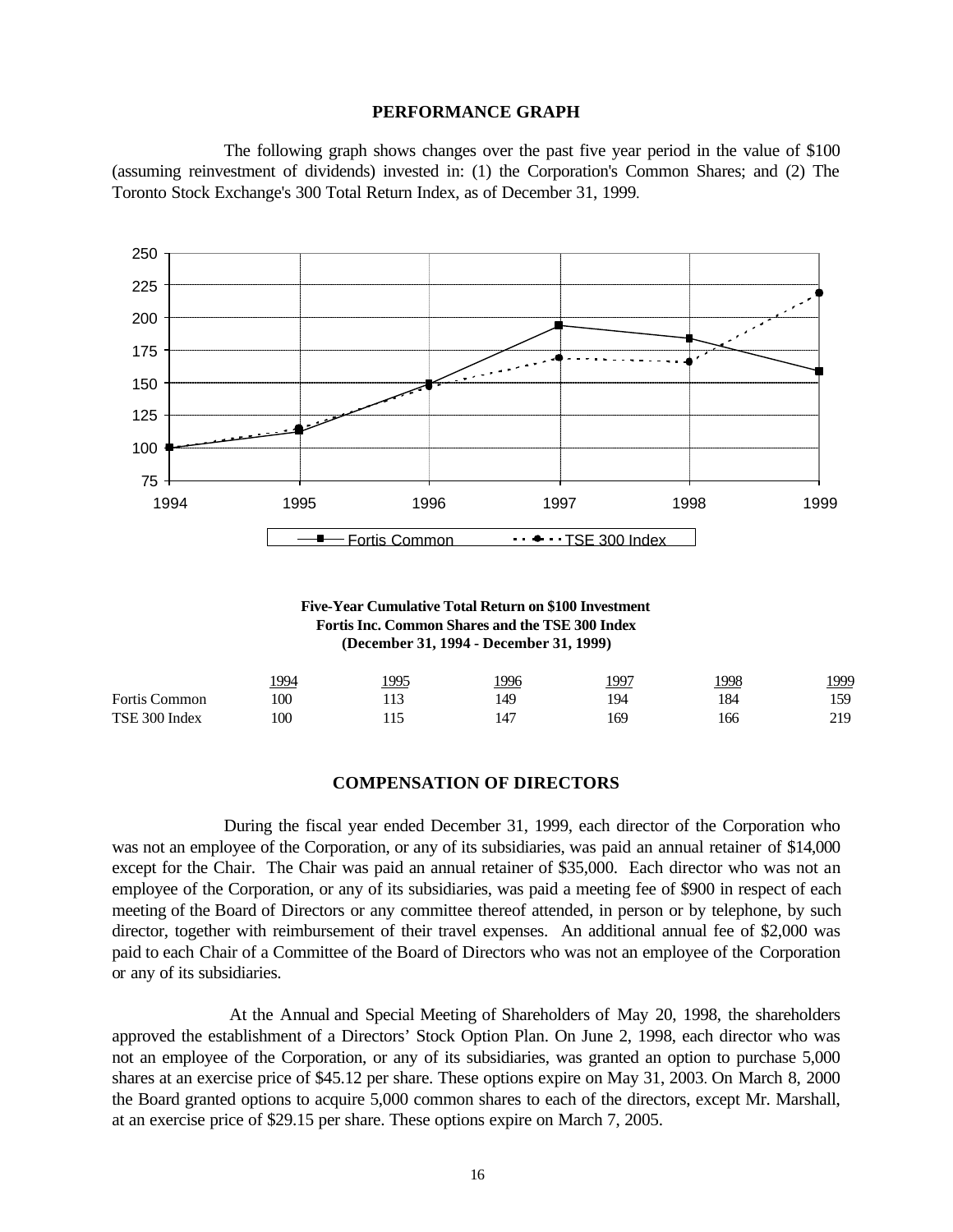#### **DIRECTORS AND OFFICERS LIABILITY INSURANCE**

Directors' and officers' liability insurance has been purchased for the benefit of the directors and officers of the Corporation. The premium paid by the Corporation for such insurance in 1999 was \$37,000. The insurance coverage obtained under the policy is \$25,000,000 in respect of any one incident, subject to a \$100,000 deductible.

#### **INDEBTEDNESS OF DIRECTORS, EXECUTIVE OFFICERS AND SENIOR OFFICERS**

As at March 31, 2000, the aggregate indebtedness of all officers, directors and employees to the Corporation, incurred in connection with purchases of securities of the Corporation, was \$256,000.

The following table sets forth details of the indebtedness of directors and officers of the Corporation under securities purchase programs.

| <b>Name and Principal Position</b>                                               | <b>Involvement</b> of<br><b>Corporation or</b><br>Subsidiary | Largest<br>Amount<br>Outstanding<br>During 1999<br>\$) | Amount<br>Outstanding<br>As at<br>March 31, 2000<br>$($ \$) | Financially<br><b>Assisted</b><br><b>Securities</b><br>Purchased<br>During<br>1999<br>(# ) | <b>Security for</b><br><b>Indebtedness</b> |
|----------------------------------------------------------------------------------|--------------------------------------------------------------|--------------------------------------------------------|-------------------------------------------------------------|--------------------------------------------------------------------------------------------|--------------------------------------------|
| <b>H. STANLEY MARSHALL</b><br>President and Chief Executive<br>Officer           | Fortis<br>As Lender                                          | 120,197                                                | 232,100                                                     | 1,000                                                                                      | the Securities<br>Purchased                |
| <b>KARL W. SMITH</b><br>Vice President, Finance and<br>Chief Financial Officer   | Fortis<br>As Lender                                          | 5,065                                                  | 8,178                                                       | 101                                                                                        | the Securities<br>Purchased                |
|                                                                                  | Newfoundland<br>Power<br>As Lender                           | 3,000                                                  | $-Nil-$                                                     | 90                                                                                         | the Securities<br>Purchased                |
| <b>G. WAYNE WATSON</b><br>Vice President, Finance and<br>Chief Financial Officer | Fortis<br>As Lender                                          | 19,800                                                 | -Nil-                                                       | 500                                                                                        | the Securities<br>Purchased                |
| RONALD W. McCABE<br>General Counsel and Corporate<br>Secretary                   | Fortis<br>As Lender                                          | 14,423                                                 | 9,167                                                       | 353                                                                                        | the Securities<br>Purchased                |

#### *Table of Indebtedness of Directors, Executive Officers and Senior Officers under Securities Purchase Programs*